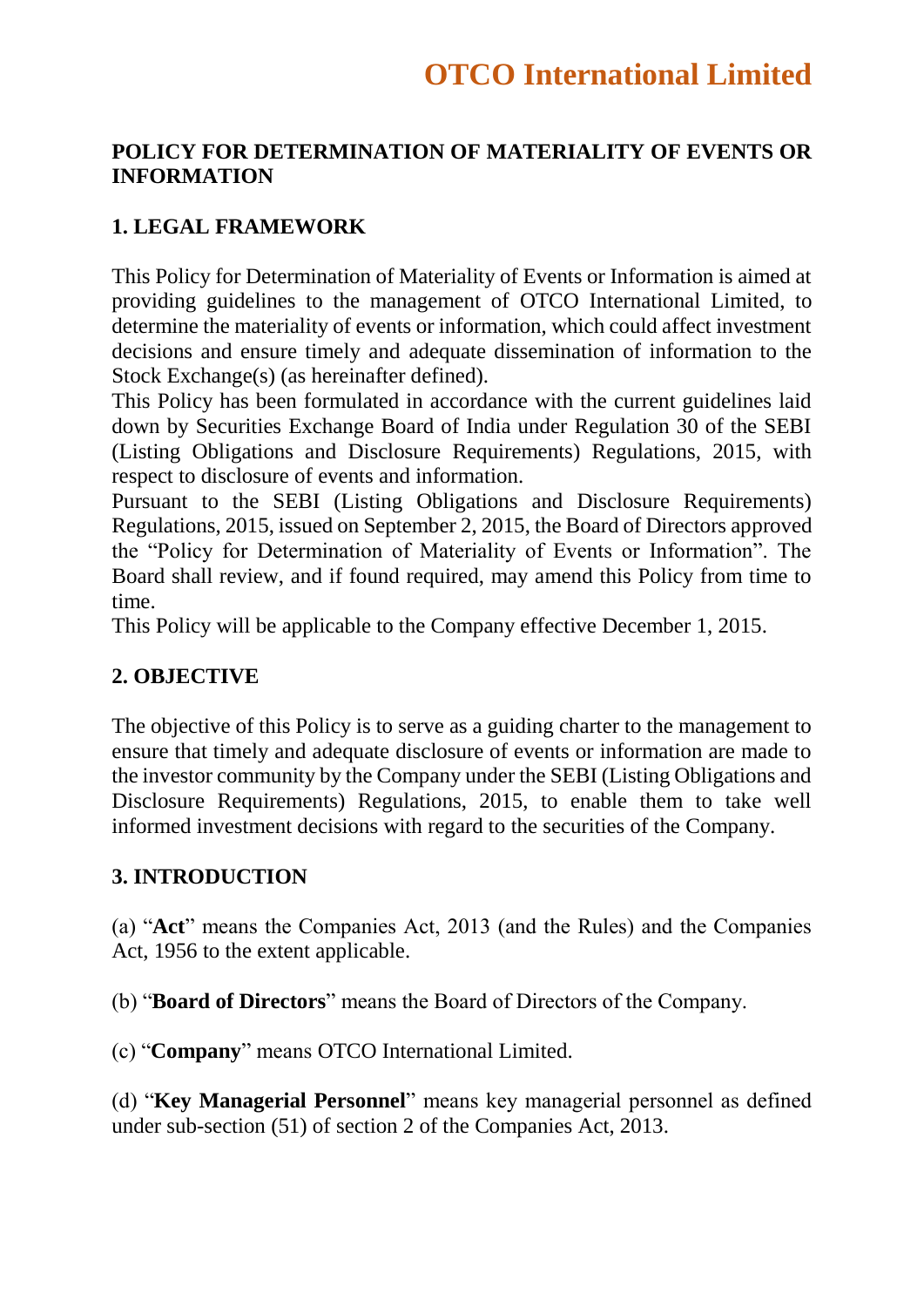# **OTCO International Limited**

(e) "**Listing Regulations**" means the Securities Exchange Board of India (Listing Obligations and Disclosure Requirements) Regulations, 2015.

(f) "**Policy**" means this policy, as amended from time to time.

(g) "**SEBI**" means the Securities and Exchange Board of India.

(h) "**Rules**" means the rules made under the Companies Act, 2013.

(i) "**Stock Exchange(s)**" means BSE Limited and the National Stock Exchange of India Limited, where the equity shares of the Company are listed.

## **4. EVENTS WHICH ARE DEEMED TO BE MATERIAL EVENTS**

The Company shall disclose all such events which are specified in Para A of Part A of Schedule III of the Listing Regulations (as applicable from time to time) without any application of the guidelines for materiality as specified in subregulation (2) of Regulation 30 of the Listing Regulations.

## **5. EVENTS WHICH ARE DEPENDENT ON APPLICATION OF GUIDELINES FOR MATERIALITY**

The Company shall disclose all such material events pertaining to itself or its subsidiary(ies), specified in Para B of Part A of Schedule III of the Listing Regulations subject to application of guidelines for materiality.

## GUIDELINES FOR DETERMINING MATERIALITY OF EVENTS OR INFORMATION:

**Quantitative criteria** would be calculated based on audited financial statements of the last audited financial year, and would mean event/ information where the value involved or the impact:

(a) exceeds ten per cent of the consolidated gross turnover, or

(b) exceeds ten per cent of the consolidated net worth;

whichever is lower.

**Qualitative criteria** would mean an event/ information:

(a) the omission of an event or information, which is likely to result in discontinuity or alteration of event or information already available publicly; or

(b) the omission of an event or information is likely to result in significant market reaction if the said omission came to light at a later date; or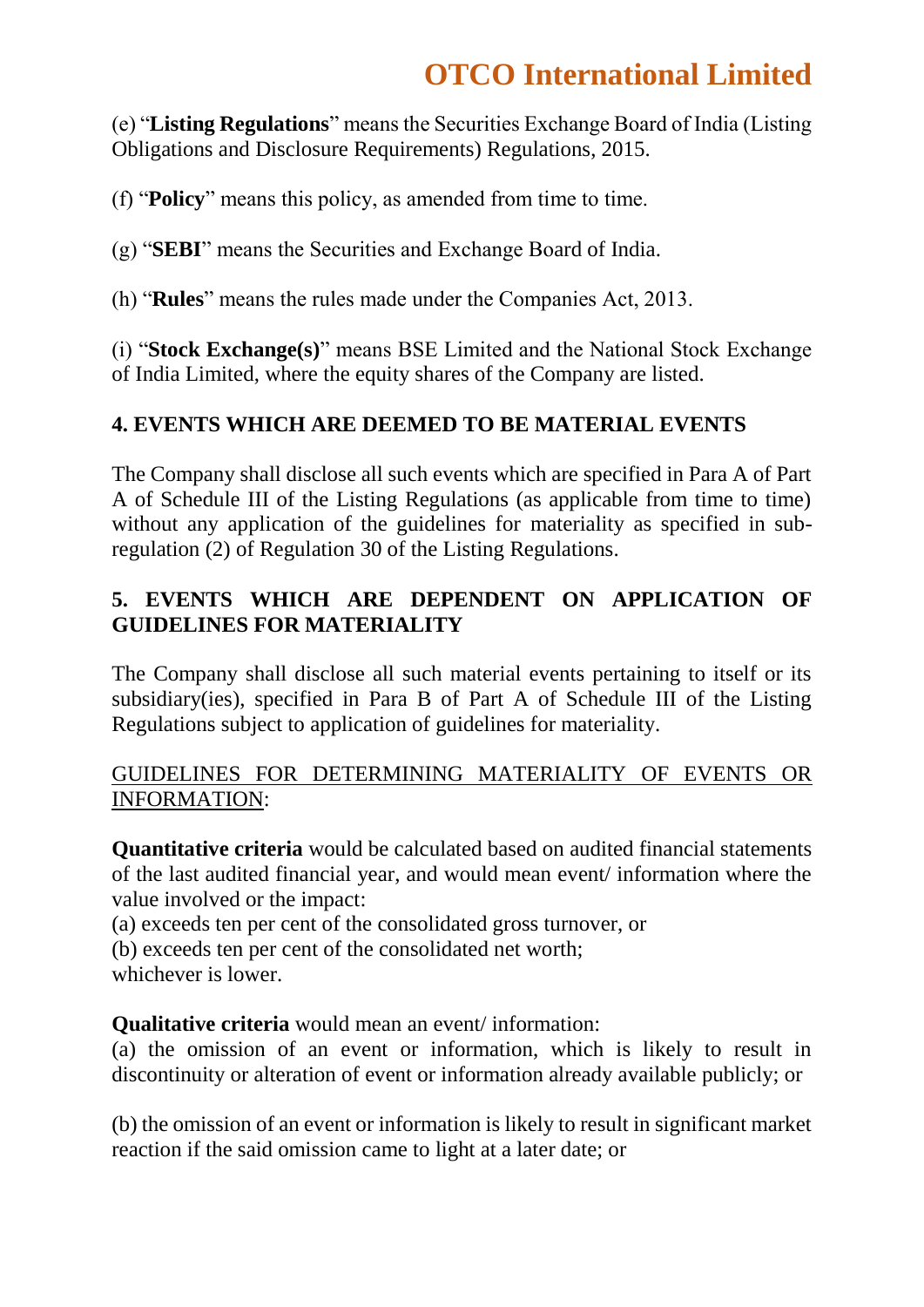# **OTCO International Limited**

(c) any other event/information may be treated as being material if in the opinion of the Board of Directors of Company, the event / information is considered material.

## **6. ANY OTHER INFORMATION / EVENT WHICH IS TO BE DISCLOSED BY THE COMPANY**

The Company shall disclose major developments that are likely to affect business, e.g. emergence of new technologies, expiry of patents, any change of accounting policy that may have a significant impact on the accounts, etc. and brief details thereof and any other information which is exclusively known to the Company which may be necessary to enable the holders of securities of the Company to appraise its position and to avoid the establishment of a false market in such securities.

## **7. GUIDELINES ON OCCURRENCE OF AN EVENT / INFORMATION**

The occurrence of material event/information would be either by the Company's own accord or not in the hands of the Company. It can be categorized as under:

- (a) depends upon the stage of discussion, negotiation or approval; and
- (b) in case of natural calamities, disruptions etc., it would depend upon the timing when the company became aware of the event/information.

In respect of the events under 7(a), the events/information can be said to have occurred upon receipt of approval of Board of Directors, e.g. further issue of capital by rights issuance and in certain events/information after receipt of approval of both i.e. Board of Directors and shareholders.

However, considering the price sensitivity involved, for certain events e.g. decision on declaration of dividends etc., disclosure shall be made on receipt of approval of the event by the Board of Directors, pending shareholder's approval.

In respect of the events under 7(b), the events/information can be said to have occurred when the Company becomes aware of the events/information, or as soon as, an officer of the entity has, or ought to have reasonably come into possession of the information in the course of the performance of his duties. The term 'officer' shall have the same meaning as defined under the Act and shall also include Promoter of the Company.

### **8. AUTHORIZE KEY MANAGERIAL PERSONNEL (KMP) FOR THE PURPOSE OF DETERMINING MATERIALITY OF AN EVENT OR INFORMATION AND FOR THE PURPOSE OF MAKING DISCLOSURES TO STOCK EXCHANGE**